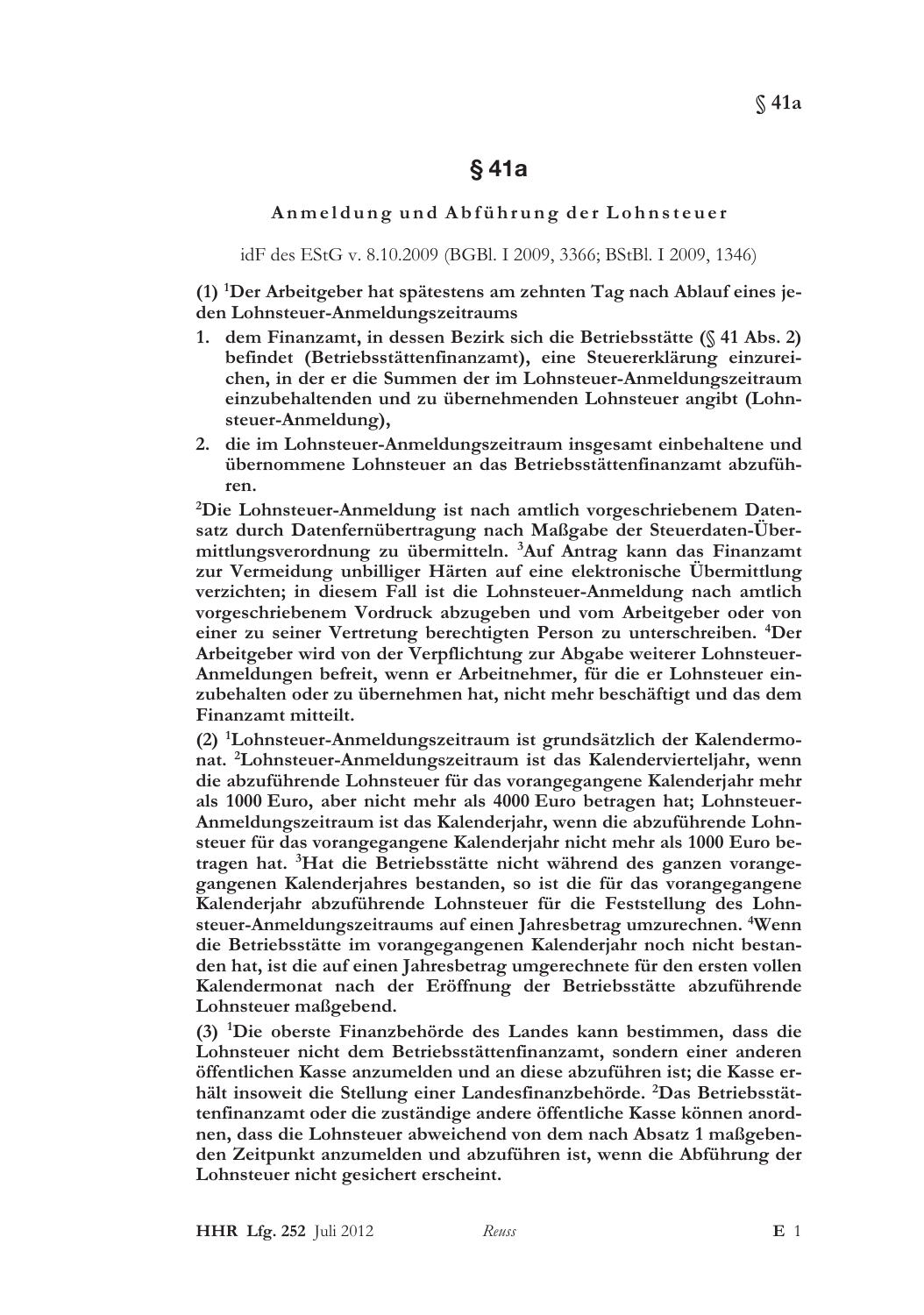(4) <sup>1</sup>Arbeitgeber, die eigene oder gecharterte Handelsschiffe betreiben, dürfen vom Gesamtbetrag der anzumeldenden und abzuführenden Lohnsteuer einen Betrag von 40 Prozent der Lohnsteuer der auf solchen Schiffen in einem zusammenhängenden Arbeitsverhältnis von mehr als 183 Tagen beschäftigten Besatzungsmitglieder abziehen und einbehalten. <sup>2</sup>Die Handelsschiffe müssen in einem inländischen Seeschiffsregister eingetragen sein, die deutsche Flagge führen und zur Beförderung von Personen oder Gütern im Verkehr mit oder zwischen ausländischen Häfen, innerhalb eines ausländischen Hafens oder zwischen einem ausländischen Hafen und der Hohen See betrieben werden. 3Die Sätze 1 und 2

sind entsprechend anzuwenden, wenn Seeschiffe im Wirtschaftsjahr überwiegend außerhalb der deutschen Hoheitsgewässer zum Schleppen, Bergen oder zur Aufsuchung von Bodenschätzen oder zur Vermessung von Energielagerstätten unter dem Meeresboden eingesetzt werden. <sup>4</sup>Ist für den Lohnsteuerabzug die Lohnsteuer nach der Steuerklasse V oder VI zu ermitteln, so bemisst sich der Betrag nach Satz 1 nach der Lohnsteuer der Steuerklasse I.

Autorin: Dr. Christina Reuss, Richterin am FG, Freiburg Mitherausgeber: Dr. Winfried Bergkemper, Richter am BFH, München



#### Inhaltsübersicht

## $$41a$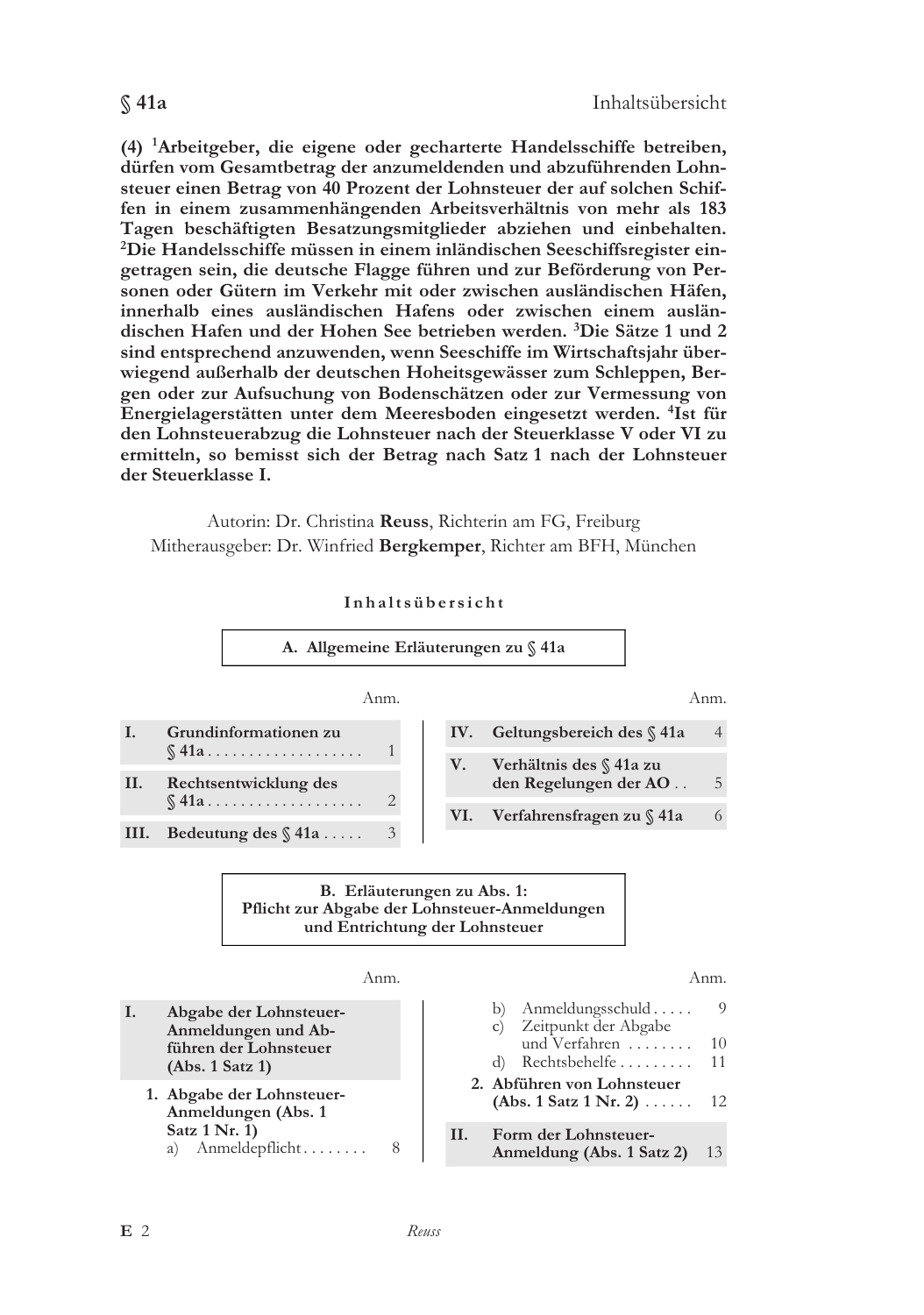## Inhaltsübersicht

#### Anm. Anm. **III** Verzicht auf elektronische IV. Befreiung von der Pflicht Übermittlung der Lohnzur Abgabe von Lohnsteuer-Anmeldung (Abs. 1 steuer-Anmeldungen Satz 3)  $\ldots \ldots \ldots \ldots \ldots$ 14  $(Abs. 1 Satz 4) \ldots \ldots$ 15 C. Erläuterungen zu Abs. 2: Lohnsteuer-Anmeldungszeiträume Anm. Anm. I. Anmeldungszeiträume II. Eröffnung der Betriebsstätte (Abs. 2 Satz 1 und 2)  $\ldots$ . 16 und Lohnsteuer-Anmeldungszeitraum (Abs. 2 Satz  $3$  und  $4)$ ........... 17 D. Erläuterungen zu Abs. 3: Abweichende Finanzkassen und Lohnsteuer-Anmeldungszeiträume Anm. Anm. I. **Abweichende Finanzkasse** II. Abweichende Lohnsteuer- $(Abs. 3 Satz 1)$ ......... Anmeldungszeiträume 18  $(Abs. 3 Satz 2) \ldots \ldots \ldots$  $1<sub>0</sub>$ E. Erläuterungen zu Abs. 4: Betreiber von Handelsschiffen Anm. Anm. I. Voraussetzungen und II. Verfassungsmäßigkeit Rechtsfolgen von Abs. 4.. und Vereinbarkeit mit 20 Unionsrecht .......... 21

 $$41a$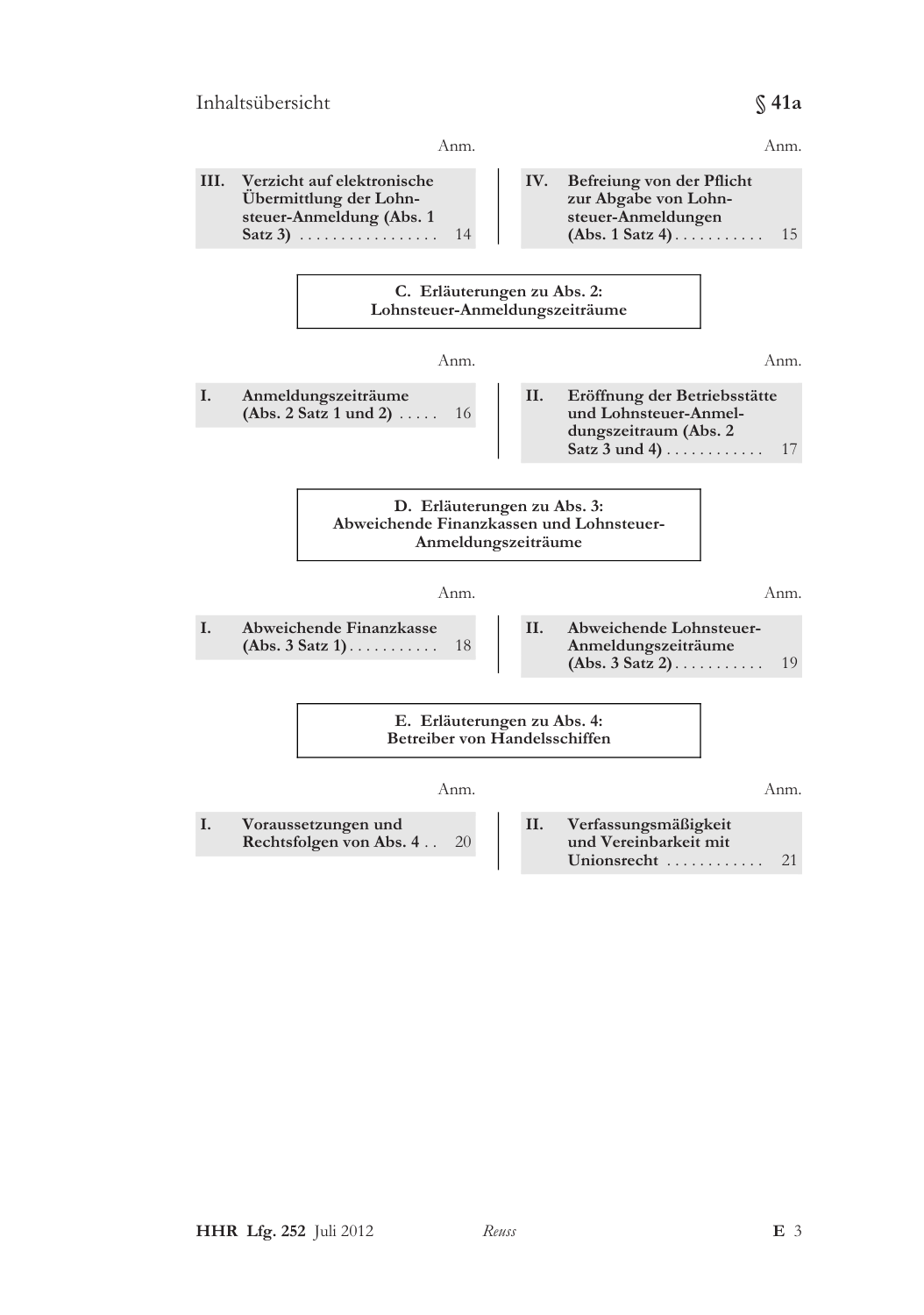$$41a$  Anm. 1-2

# A. Allgemeine Erläuterungen zu § 41a

Schrifttum: HEUERMANN, Zur Wirkungsweise und Anfechtbarkeit einer Steueranmeldung, insbesondere einer Lohnsteueranmeldung, DStR 1998, 959; Lurz, Der Erstattungsberechtigte in den Fällen zu Unrecht abgeführter Lohnsteuer, DStZ 2001, 470; Drüen, Grenzen der Steuerentrichtungspflichten, FR 2004, 1134; SEER, Reform des (Lohn-)Steuerabzugs, FR 2004, 1037; HEUERMANN, Rechtsmittel des Arbeitnehmers gegen eine Lohnsteueranmeldung, StBp 2005, 307; MELCHIOR, Das Steuerbürokratieabbaugesetz, DStR 2008, 2441; Ввоскмалл/НöвsтER, Änderungen bei der Einkommensteuer, NWB 5/2009, 280; HARDER-BUSCHNER, Änderungen bei der Arbeitnehmerbesteuerung, NWB 5/2009, 292; HARTMANN, Neuregelungen im Bereich der Lohnsteuer zum Jahreswechsel 2009 – Gesetzgeberische Maßnahmen und aktuelle Verwaltungshinweise zum Lohnsteuerabzugsverfahren, DStR 2009, 79; STEINHAUFF, Überblick zum Gesetz zur Modernisierung und Entbürokratisierung des Steuerverfahrens (Steuerbürokratieabbaugesetz), juris PraxisReport Steuerrecht 3/2009, Anm. 5; KORN/STRAHL, Steuerliche Hinweise und Dispositionen zum Jahresende 2008, NWB 2008 Fach 2, 9977.

#### $\mathbf{1}$

 $\overline{2}$ 

### I. Grundinformationen zu § 41a

§ 41a regelt Anmeldung und Abführung der nach §§ 39b ff. einbehaltenen LSt. Die Vorschrift dient der Erhebung und Durchsetzung des nach § 38 entstandenen und fälligen LStAnspruchs.

## II. Rechtsentwicklung des § 41a

**EStRG 1975 v. 5.8.1974** (BGBI. I 1975, 1769; BStBl. I 1975, 530) nimmt, erstmals unter Bezugnahme auf einzubehaltende bzw. zu übernehmende (zuvor: einbehaltene) LSt., die Regelungen der  $\S$  41 und 44 LStDV 1971 über das Abführen und Anmelden der LSt. auf und führt den Begriff des LStAnmeldungszeitraums ein. Mit der AO 1977 v. 16.3.1976 (BGBI. I 1976, 613; BStBl. I 1976, 157) werden die LStAnmeldungen als StAnmeldungen iSd. § 167 AO klassifiziert und gleichzeitig der Begriff des Entrichtungsschuldners eingeführt.

Ges. zur Änderung und Vereinfachung des EStG und anderer Ges. v. 18.8. 1980 (BGBI. I 1980, 1537; BStBl. I 1980, 581): Die Grenzbeträge des Abs. 2 Satz 2 für die Abgabezeiträume der LStAnmeldungen werden von 360 DM auf 600 DM und von 2400 DM auf 6000 DM erhöht.

StÄndG 1992 v. 25.2.1992 (BGBI. I 1992, 297; BStBl. I 1992, 146): Der Grenzbetrag des Abs. 2 Satz 2 für die Abgrenzung von Monats- und Vierteljahreszahlern wird von 600 DM auf 1 200 DM erhöht.

JStG 1997 v. 20.12.1996 (BGBI. I 1996, 2049; BStBl. I 1996, 1523): Der Grenzbetrag für die Abgrenzung zwischen vierteljährlicher und jährlicher Abgabe der Anmeldungen in Abs. 2 Satz 2 wird auf 1 600 DM erhöht.

SeeschiffahrtsanpassungsG v. 9.9.1998 (BGBI. I 1998, 2860; BStBl. I 1998, 1158): Abs. 4 wird eingefügt.

Steueranmeldungs-DatenübermittlungsVO v. 21.10.1998 (BGBl. I 1998, 3197; BStBl. I 1998, 1292): Die elektronische Ubermittlung von Anmeldedaten und des Teilnahmeverfahrens wird normiert.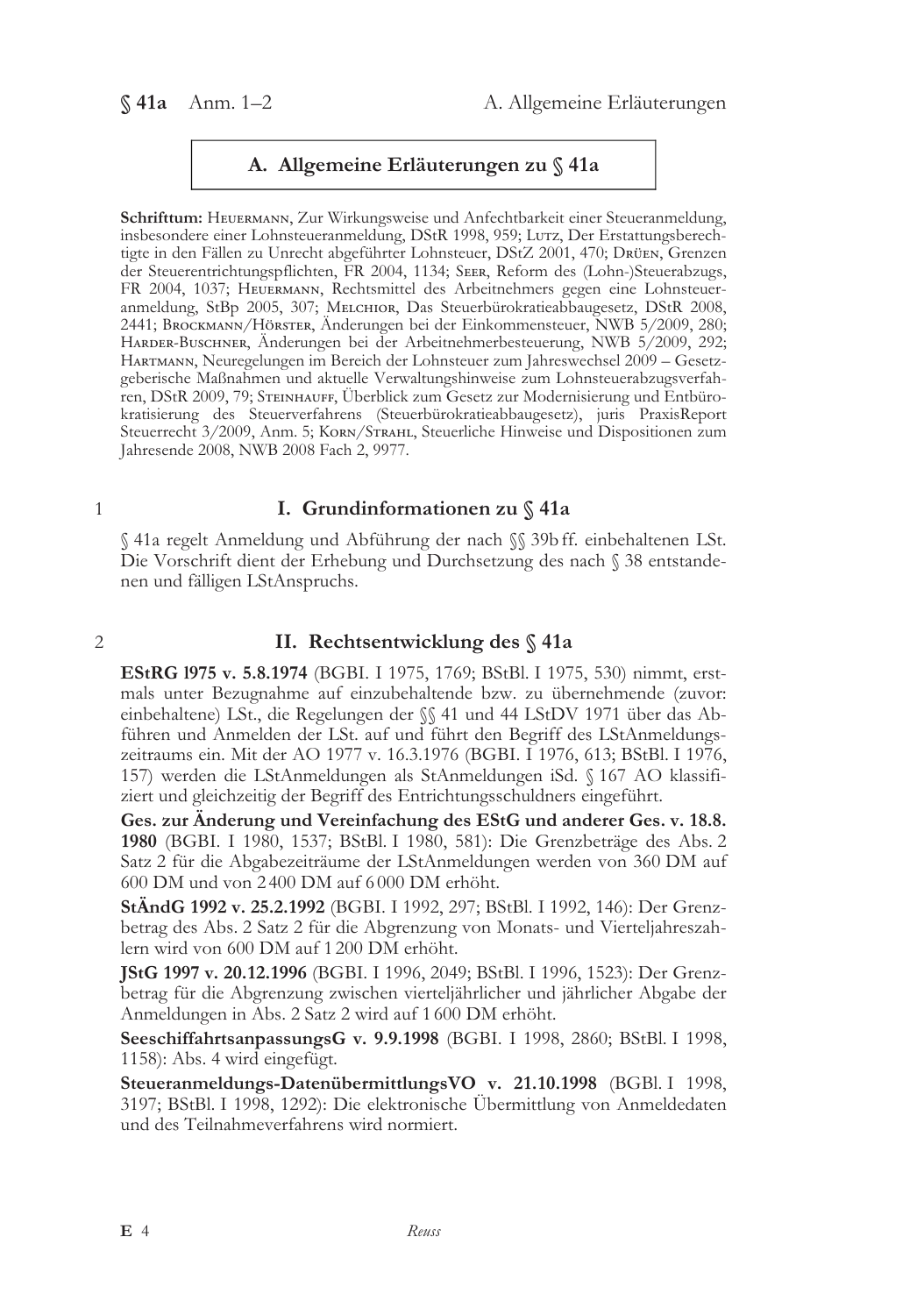StBereinG 1999 v. 22.12.1999 (BGBI. I 1999, 2601; BStBl. I 1999, 13): In Abs. 1 Satz 3 wird der Bezug auf die Pflicht zur Führung eines Lohnkontos durch die Pflicht zur Einbehaltung und Abführung von LSt. ersetzt.

**StEuglG v. 19.12.2000** (BGBI. I 2000, 1790; BStBl. I 2000, 3): Die DM-Beträge in Abs. 2 Satz 2 werden mW ab 1.1.2001 durch Euro-Beträge ersetzt und entsprechend gerundet.

StDÜV v. 28.1.2003 (BGBl. I 2003, 139; BStBl. I 2003, 162): Die Steueranmeldungs-DatenübermittlungsVO v. 21.10.1998 wird ersetzt.

StÄndG 2003 v. 15.12.2003 (BGBI. I 2003, 2645; BStBl. I 2003, 710): Abs. 1 wird an die grundsätzliche Pflicht zur elektronischen Übermittlung der LStAnmeldungen ab 2005 angepasst.

**IStG 2007 v. 13.12.2006** (BGBl. I 2006, 2878; BStBl. I 2007, 28): Ersatz des Begriffs "Summe" durch "Summen" in Abs. 1 Satz 1 Nr. 1 und der Verhältnisangabe "vom Hundert" durch "Prozent" in Abs. 4.

Steuerbürokratieabbaugesetz v. 20.12.2008 (BGBl. I 2008, 2850; BStBl. I 2009, 124): In Abs. 1 Satz 3 wird die Formulierung "auf elektronischem Weg" durch "durch Datenfernübertragung" ersetzt. Abs. 1 Satz 4 erfährt eine Klarstellung im Hinblick auf bei der FinVerw. einzureichende Unterlagen. Bei Verzicht auf die elektronische Ubermittlung sind LStAnmeldungen nach amtlich vorgeschriebenem Vordruck abzugeben. Die Schwellenwerte für die Abgabe von LStAnmeldungen in Abs. 2 Satz 2 werden von 800 € auf 1000 € und von 3000 € auf 4000 € erhöht.

## III. Bedeutung des § 41a

Die Vorschrift korrespondiert mit der Einbehaltungspflicht des ArbG und stellt sicher, dass er die abzuführenden Steuern (des ArbN bzw. selbst geschuldete pauschalierte) kassenmäßig erfassbar macht. Die Ubermittlung in elektronischer Form dient der FinVerw. durch Wegfall der Datenerfassung (fehlerfreie Übernahme der Daten mit der Folge von Personaleinsparung und kürzeren Bearbeitungszeiten), ermöglicht eine digitalisierte Abwicklung, ua. die Überprüfung aller Anmeldungen auf Plausibilität und materielle Richtigkeit über sog. Risikofilter und erleichtert den Verfahrensablauf beim ArbG (Wegfall des Papiers, jederzeitiger und ortsunabhängiger Zugang zur FinVerw.).

Rechtliche Bedeutung: Die Anmeldung und Abführung der LSt. wäre systematisch richtig einer Dogmatik der Abzugsbesteuerung als Teil der AO zuzuordnen (mit KapErtrSt., Zinsabschlagsteuer und Abzugssteuern nach § 50a).

Im Verwaltungsverfahren ersetzte die AO 1977 den ursprünglichen Zweck der Anmeldung und Kontrolle der Richtigkeit der Abführung durch die StFestsetzung, die wiederum Grundlage der Erhebung der Steuer ist.

Die wirtschaftliche Bedeutung liegt im gleichmäßigen Haushaltsvollzug, den die grds. monatliche Anmeldung und Abführung der LSt. sichert. Für den ArbG entsteht eine Zwischenfinanzierung aus dem Zinseffekt zwischen LStEinbehalt und Abführung der angemeldeten LSt.

 $\overline{3}$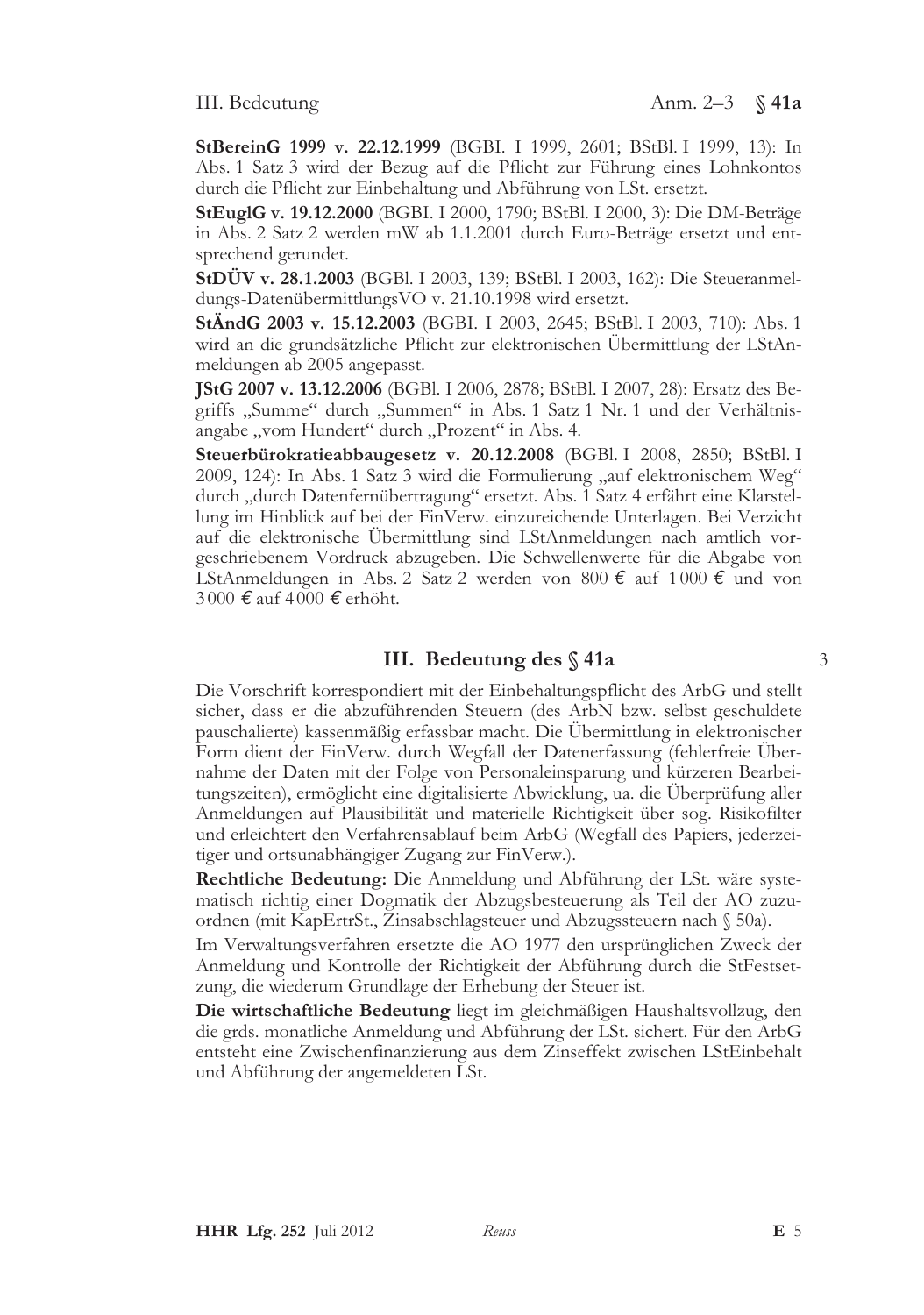$$41a$  Anm. 4-7

A. Allgemeine Erläuterungen

#### $\overline{4}$

## IV. Geltungsbereich des § 41a

§41a ist nach Wortlaut und Stellung im EStG auf den Bereich des LStAbzugsverfahrens (§ 38 ff.) beschränkt. Betroffen sind somit nur die Einkünfte aus nichtselbständiger Arbeit (§ 19).

#### 5

## V. Verhältnis des § 41a zu den Regelungen der AO

Die Regelungen der AO gehen den Verfahrensvorschriften des EStG vor, soweit sich nicht aus der AO selbst oder dem EStG etwas anderes ergibt (BFH v. 14.11.1986 - VI R 214/83, BStBl. II 1987, 198). Nach § 168 Satz 1 AO stehen die LStAnmeldungen kraft Gesetzes unter dem Vorbehalt der Nachprüfung (§ 164 Abs. 1 Satz 1 AO) und können jederzeit geändert werden (§ 164 Abs. 2 AO). Die Verwaltung hat den Vorbehalt nach Außenprüfungen förmlich aufzuheben (§ 164 Abs. 3 Satz 3 AO).

#### 6

#### VI. Verfahrensfragen zu § 41a

Die formale Rechtsnatur der LStAnmeldung ergibt sich aus § 150 Abs. 1 Satz 3 AO. Sie ist eine StErklärung kraft ausdrücklicher Rechtsanordnung (Abs. 1 Satz 1 Nr. 1, § 167 Abs. 1 Satz 1 AO und BFH v. 7.7.2004 - VI R 171/00, BStBl. II 2004, 1087), der es allerdings für die eigenen Steuern des ArbG nicht bedürfte.  $\%$  150 ff. AO sind anwendbar. Zur Erhebung bedarf es keiner (weiteren) Festsetzung oder eines Leistungsgebots (vgl. § 42d Abs. 4 Satz 1 Nr. 1).

Die LStAnmeldung enthält sowohl die Anmeldung der Entrichtungsschuld als auch der eigenen Steuer des ArbG bei pauschalen oder übernommenen Steuern. Soweit die Entrichtungsschuld betroffen ist, unterwirft sich die LStAnmeldung den Verfahrensvorschriften der AO nur bedingt, da bei der Abzugsbesteuerung (im Gegensatz zur USt.) Steuerschuldner (ArbN) und Anmeldender (ArbG) zwei Personen sind. Sie ist deshalb nur eine StFestsetzung kraft gesetzlicher Zuordnung durch § 167 Abs. 1 Satz 1 AO (BFH v. 7.7.2004 - VI R 171/00, BStBl. II 2004, 1087). Sie ist jedoch unmittelbar Steuerbescheid für pauschalierte Steuern. Die Anmeldung(en) von Folgesteuern teilen die Rechtsnatur der Anmeldung der Maßstabsteuer, sind aber eigenständige Verwaltungsakte.

Gegenüber dem ArbN erfolgt keine StAnmeldung/-Festsetzung, da der ArbG eine eigene Zahlungs- oder Steuerschuld anmeldet (vgl. BFH v. 10.10.2002 - VI R 13/01, BStBl. II 2003, 156; v. 13.8.1997 - I B 30/97, BStBl. II 1997, 700 betr. § 73e EStDV), auch kein Bündel von Steuerbescheiden. Der ArbG ist nicht Vertreter des ArbN (BVerfG v. 14.12.1965 - 1 BvL 31-32/62, BStBl. I 1966, 219), sondern Gehilfe des FA (uE Zahlungsmittler).

Die Anmeldung hat zeitraumbezogenen Charakter (BFH v. 15.5.1992 – VI R 183/88, BStBl. II 1993, 829; v. 10.10.2002 – VI R 13/01, BStBl. II 2003, 156; v. 25.11.2002 - I B 69/02, BStBl. II 2003, 189). Sie hat alle lstpfl. Sachverhalte zu erfassen. Für nicht in ihr enthaltene Sachverhalte muss die Steuer gesondert festgesetzt werden, etwa durch StFestsetzung, StNachforderung nach einer Ap. bei Anerkennung (BFH v. 7.7.2004 - VI R 171/00, BStBl. II 2004, 1087), Nachforderung (SS 38 Abs. 4 Satz 4; 39 Abs. 4 Satz 4; 39a Abs. 5; 41c Abs. 4 Satz 2) oder Haftung (§ 42d). Die dann ergehenden Bescheiden sind Anderungsbescheide, keine Erstbescheide (dazu Drenseck in Schmupt XXXI. § 41a Rn. 7 mwN).

7 Einstweilen frei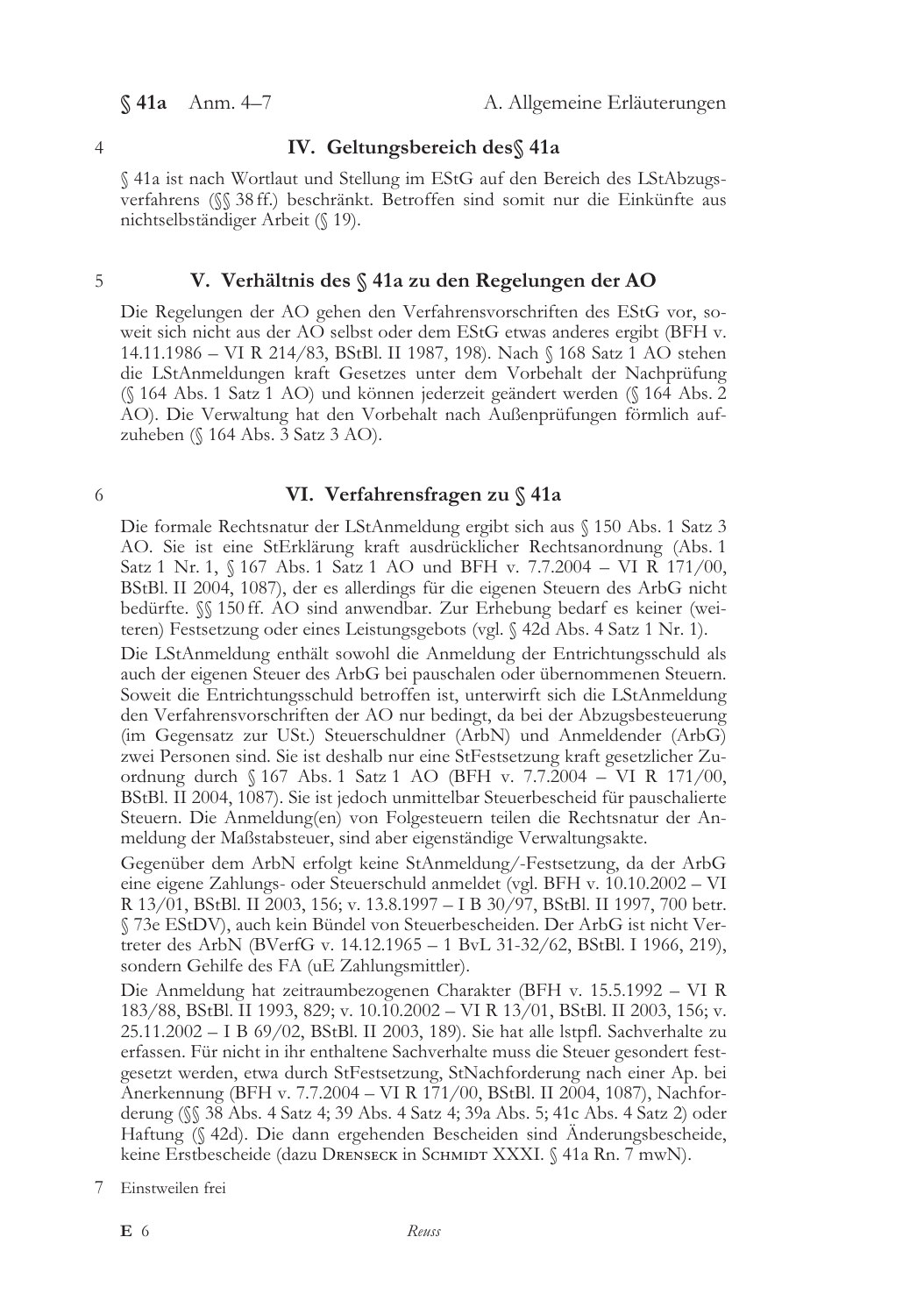B. Erläuterungen zu Abs. 1: Pflicht zur Abgabe der Lohnsteuer-Anmeldungen und Entrichtung der Lohnsteuer

# I. Abgabe der Lohnsteuer-Anmeldungen und Abführen der Lohnsteuer (Abs. 1 Satz 1)

#### 1. Abgabe der Lohnsteuer-Anmeldungen (Abs. 1 Satz 1 Nr. 1)

### a) Anmeldepflicht

Sobald der ArbG (oder der Dritte iSd. § 38 Abs. 3a) die gesetzlichen Voraussetzungen zur Abgabe von Anmeldungen erfüllt und nicht von der Abgabepflicht befreit ist (Abs. 1 Satz 4), hat er die Anmeldung einzureichen. Die Pflicht ist öffentlich-rechtlicher Natur, die ihre Rechtfertigung daraus herleitet, dass der ArbG für den ArbN dessen einbehaltene Steuer abzuführen hat. Sie besteht unabhängig davon, ob der ArbG als solcher stl. erfasst ist oder nicht. Allein für Zwecke der LSt. kann ihm eine eigene Steuernummer zugeteilt werden. Die Erfüllung kann durch Zwangsmittel nach §§ 328 ff. AO erzwungen werden. Verspätete Anmeldungen können zu Verspätungszuschlägen nach § 152 AO führen. Die Verletzung der Abgabepflicht stellt eine Ordnungswidrigkeit dar (§ 380  $AO$ ).

#### b) Anmeldungsschuld

Gegenstand der LStAnmeldung ist die Anmeldungsschuld. Sie ist die "Summen der im Lohnsteuer-Anmeldungszeitraum einzubehaltenden und zu übernehmenden Lohnsteuer" und entspricht der Zahlungsverpflichtung (Abführung der Steuer, Abs. 1 Satz 1 Nr. 2) des ArbG aus dem Steuereinbehalt bzw. der Steuerübernahme. Folgesteuern stellen selbständige Steuerschulden dar, deren Rechtsnatur sich nach der Maßstabsteuer richtet.

Einzubehaltende Lohnsteuer ist über die tatsächlich einbehaltene LSt. hinaus auch die LSt., die der ArbG bei richtigem LStEinbehalt nach SS 39bff. objektiv hätte einbehalten müssen, also ein Sollbetrag (BFH v. 7.7.2004 – VI R 171/00, BStBl. II 2004, 1087; v. 10.10.2002 - VI R 13/01, BStBl. II 2003, 156; v. 25.11. 2002 - I B 69/02, BStBl. II 2003, 189; anders als beim Einbehalt nach §73e EStDV). Der Wortlaut weicht hier von der Nr. 2 ab, nach der entsprechend der historischen Fassung nur die einbehaltene LSt. abzuführen ist. Sie wird "Entrichtungsschuld" genannt.

Rechtsnatur der Entrichtungsschuld: Nach BFH v. 7.7.2004 - VI R 171/00 (BStBl. II 2004, 1087) handelt es sich um eine Zahlungsschuld des ArbG gegenüber dem FA, die auch keine Steuerschuld iSd. § 37 Abs. 1 AO ist. Sie sei jedenfalls nicht die vom ArbN als Steuerschuldner geschuldete LSt., lasse sich nicht bestimmten Sachverhalten zuordnen, da nur in einer Summe ausgewiesen, und sei auch keine eigene Steuer des ArbG (BFH v. 25.11.2002 - I B 69/02, BStBl. II 2003, 189 betr. KapErtrSt.). Dennoch sei sie eine "echte" Steuerschuld (BFH v. 7.7.2004 - VI R 171/00, BStBl. II 2004, 1087), weil die LStAnmeldung nach geltender Gesetzeslage als StAnmeldung iSd. AO definiert werde. Dem kann uE deswegen gefolgt werden, weil die Anmeldung – in einem Betrag zusammenge $f$ asst – auch die Steuer der und für die einzelnen Arb $N$  umfasst. Die Entrich-

**HHR Lfg. 252** Juli 2012 Reuss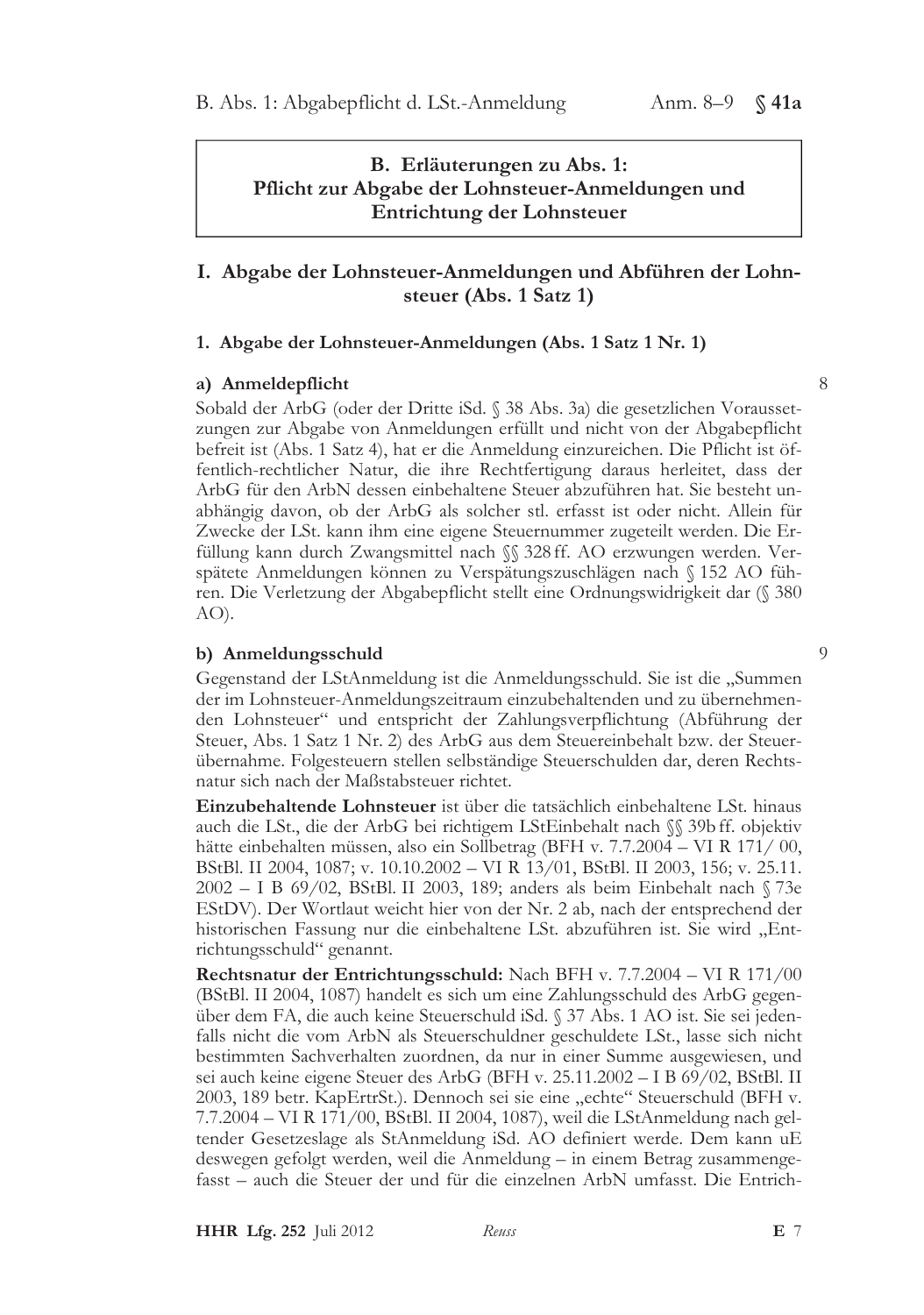$$41a$  Anm. 9-10

tungsschuld ist keine Haftungsschuld (BFH v. 7.7.2004 - VI R 171/00, BStBl. II 2004, 1087). Schließlich geht es im Haftungsverfahren um bestimmte Sachverhalte. UE fehlt es zusätzlich an der Verwirklichung eines Haftungstatbestands (§ 191 Abs. 1 AO; § 42d EStG). Haftungs- und Anmeldungsverfahren sind eigene Verfahren. Für angemeldete Beträge scheidet daher zB bei Nichtzahlung eine Haftung aus.

Zu übernehmende Lohnsteuer sind eigene, unmittelbare Steuerschulden des ArbG, insbes. die Pauschalsteuern der SS 40 ff. Sie entstehen mit Verwirklichung des Steuertatbestands durch den ArbN, nicht erst mit Übernahme durch den ArbG (s. § 40 Anm. 51 und BFH v. 7.2.2002 - VI R 80/00, BStBl. II 2002, 438).

In die Anmeldung aufzunehmende Beträge ergeben sich aus dem "amtlich vorgeschriebenen Vordruck". Er wird jährlich im Bundessteuerblatt Teil I veröffentlicht (für 2012: BStBl. I 2011, 796). Anzumelden ist die LSt. (einschl. der LSt. auf Nettobeträge) für alle ArbN, wobei die einzubehaltende und die zu übernehmende LSt. in getrennten Summen auszuweisen sind, um es dem FA zu ermöglichen, die vom ArbG insgesamt bescheinigte LSt., die im Veranlagungsverfahren auf die ESt. des ArbN angerechnet wird, mit der von ihm angemeldeten LSt. abzugleichen (vgl. BTDrucks. 16/2712, 102), ohne die Steuer bei geringfügigen Beschäftigungsverhältnissen nach  $\Diamond$  40a Abs. 2. Eine Rundung ist nicht mehr vorgesehen. Gesondert abzuziehen sind durch öffentlich-rechtliche ArbG gezahltes Kindergeld (§ 72 Abs. 7 Satz 2 und 3 – in den anderen Fällen wird das Kindergeld durch die Familienkassen ausbezahlt) und Kürzungsbeträge für Besatzungsmitglieder von Handelsschiffen (§ 41a Abs. 4).

Solidaritätszuschlag und Kirchensteuer sind gesondert auszuweisen.

Nachrichtlich für die Zuordnung zu Prüfungszwecken anzugeben ist die Anzahl der ArbN (einschließlich Aushilfs- und Teilzeitkräften bei geringfügigen Beschäftigungsverhältnissen).

## 10 c) Zeitpunkt der Abgabe und Verfahren

Die LStAnmeldung muss spätestens am zehnten Tag nach Ablauf des LStAnmeldungszeitraums beim BetriebsstättenFA iSd. § 41 Abs. 2 (Ausnahme: § 41a Abs. 3) eingegangen sein. Es handelt sich um eine stl. Frist, deren Berechnung sich nach *SS* 108 ff. AO richtet und die verlängert werden kann (§ 109 AO). Die Anzahl der einzureichenden Anmeldungen bestimmt sich nach den vorhandenen Betriebsstätten (zentrale Einreichung bei Konzernen durch die Abrechnungsstätte ist in Abstimmung mit der FinVerw. möglich).

Der LStAnmeldungszeitraum ist der Zeitraum, der sich aufgrund der Höhe der anzumeldenden Steuerschuld als Abgabezeitraum nach Abs. 2 ergibt. Die Abgabe nach jedem Zeitraum ist zwingend, auch wenn sie nur auf  $0 \notin$  lautet (sog. Nullmeldung). Vor Ablauf des LStAnmeldungszeitraums eingereichte Anmeldungen werden erst mit Ablauf des Zeitraums wirksam.

Verhältnis von Anmeldungsverfahren und Veranlagung: Eine durchgeführte Veranlagung schließt das LStAbzugsverfahren ab. BFH v. 19.12.2000 (VII R 69/99, BStBl. II 2001, 353) sieht die Anmeldung als rechtlichen Grund für das Behaltendürfen der Steuer gegenüber dem ArbN; deshalb erledige sie sich hinsichtlich der Anteile des einzelnen ArbN mit Veranlagung. Da das Abzugsverfahren für den ArbN bereits mit Einbehalt endet und nur dessen Korrektur (§§ 41c und 42b) den Anmeldungsbetrag beeinflussen kann, berühren sich beide uE nicht. Wurde allerdings nicht einbehalten, verknüpft die Rspr. zu Recht, weil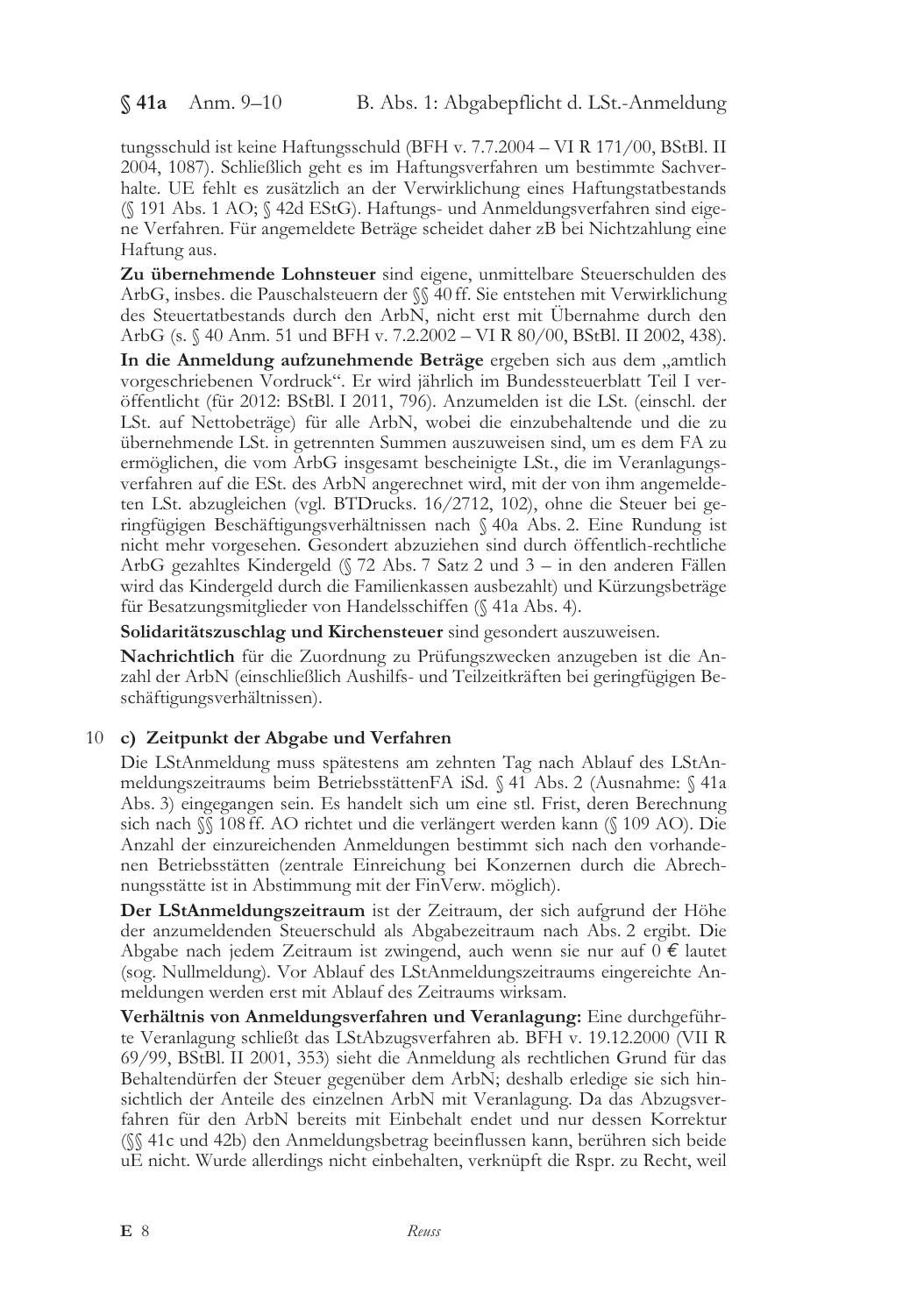I. LSt.-Anmeldungen u. Abführen der LSt. (Satz 1) Anm. 10–11  $\Im$  41a

die Veranlagung eine umfassende StFestsetzung beinhaltet (vgl. BFH v. 29.1. 2003 - I R 10/02, BStBl. II 2003, 687 zur KapErtrSt.).

Rechtsfolgen bei Nichtabgabe der Anmeldungen: Wird eine Anmeldung nicht abgegeben, erfolgt zunächst eine Erinnerung, danach eine Schätzungsandrohung. Bleibt auch diese unbeachtet, können der Entrichtungsbetrag und die pauschalierte Steuer auf der Basis einer Schätzung (§ 162 Abs. 1 AO) durch StBescheid (§§ 167 Abs. 1 Satz 1, 155 Abs. 1 Satz 1 AO) festgesetzt werden (dazu auch HEUERMANN in BLÜMICH, § 41a Rn. 25 mwN). Bei der unentschuldigten Nichtabgabe ist mit der Festsetzung von Verspätungszuschlägen zu rechnen. Die Aufforderung zur Abgabe von Anmeldungen ist nach FG Ba.-Württ. v. 14.10.1991 (12 V 6/91, EFG 1992, 110, rkr.) ein Verwaltungsakt iSd. §118 AO, der sowohl vom ArbG als auch vom ArbN anfechtbar ist (Hinweis auf BFH v. 29.7.1973 - VI R 311/69, BStBl. II 1973, 780). Die Schätzung umfasst zeitraumbezogen alle Sachverhalte, die im Anmeldungszeitraum verwirklicht wurden (BFH v. 7.7.2004 – VI R 171/00, BStBl. II 2004, 1087), ebenso eine nach Schätzung eingehende Anmeldung. Erfolgt anschließend eine Prüfung und werden die Prüfungsergebnisse anerkannt oder ergehen Haftungsbescheide, beziehen sich diese nur auf einzelne Sachverhalte (BFH v. 7.7.2004 - VI R 171/00, BStBl. II 2004, 1087).

Berichtigung der Anmeldung/Schätzung: Formelle Berichtigungsvorschriften sind Voraussetzung einer Anderung der Anmeldung/Schätzung, wenn sie mit der tatsächlich geschuldeten Anmeldungssteuer nicht übereinstimmt. Hier greift § 164 Abs. 2 Satz 1 AO auf Antrag oder von Amts wegen ein, es sei denn, der Vorbehalt ist nach § 164 Abs. 3 AO aufgehoben oder die Festsetzungsfrist der  $\%$  169 ff. AO abgelaufen. Im Ubrigen greifen auch die  $\%$  172 ff. AO, die im Einspruchsverfahren über § 365 Abs. 1 AO angewendet werden, ein. Die Berichtigung erfolgt durch StFestsetzung (§ 167 Abs. 1 Satz 1 AO). Eine berichtigte Anmeldung entfaltet unmittelbar die Wirkung des § 168 AO (DRENSECK in SCHMIDT XXX. ∫41a Rn. 4 mwN). Eine Haftungsinanspruchnahme ist keine Berichtigung der Anmeldung, sondern ein gesondertes Verfahren. Die Verjährungsvorschriften gelten entsprechend (zum Verhältnis zu § 42d vgl. im Einzelnen § 42d Anm. 13). Materielle Berichtigungsvoraussetzung ist die Abweichung der Anmeldung vom Sollbetrag, etwa weil (der) ArbN nicht mehr beschäftigt wurde(n)/keine oder andere LSt. angefallen ist oder eine Änderung des LStAbzugs nach § 41c erfolgt. Die zeitliche Grenze bilden § 41c Abs. 3 Satz 1 bzw. § 42b Abs. 3 Satz 1 (BFH v. 19.10.2001 - VI R 131/00, BStBl. II 2002, 300).

#### d) Rechtsbehelfe

Arbeitgeber: Der Rechtsbehelf des ArbG ist der Einspruch (§ 350 AO und BFH v. 7.7.2004 – VI R 171/00, BStBl. II 2004, 1087). Die Frist beträgt einen Monat nach Übermittlung der Anmeldung (vgl. BFH v. 25.6.1998 – V B 104/ 97, BStBl. II 1998, 649). Weist die Anmeldung insgesamt einen Rotbetrag (Erstattungsbetrag) aus, beginnt die Rechtsbehelfsfrist erst mit Zustimmung durch das FA zu laufen. Wird die Zustimmung mündlich oder schlüssig erteilt (etwa durch Erstattung), bedarf es keiner Rechtsbehelfsbelehrung, um den Lauf der Rechtsbehelfsfrist des § 355 Abs. 1 Satz 1 AO in Gang zu setzen (Umkehrschluss aus § 356 Abs. 1 AO). Ergeht sie schriftlich, gilt ohne förmliche Rechtsbehelfsbelehrung die Jahresfrist (BFH v. 9.7.2003 – VR 29/02, BStBl. II 2003, 904). Die Hinzuziehung/Beiladung des ArbN zum Verfahren ist nicht notwendig (FG Bremen v. 29.9.1994 – 1 94105 K 1, EFG 1995, 484, rkr.). Eine AdV nach § 361 AO ist möglich.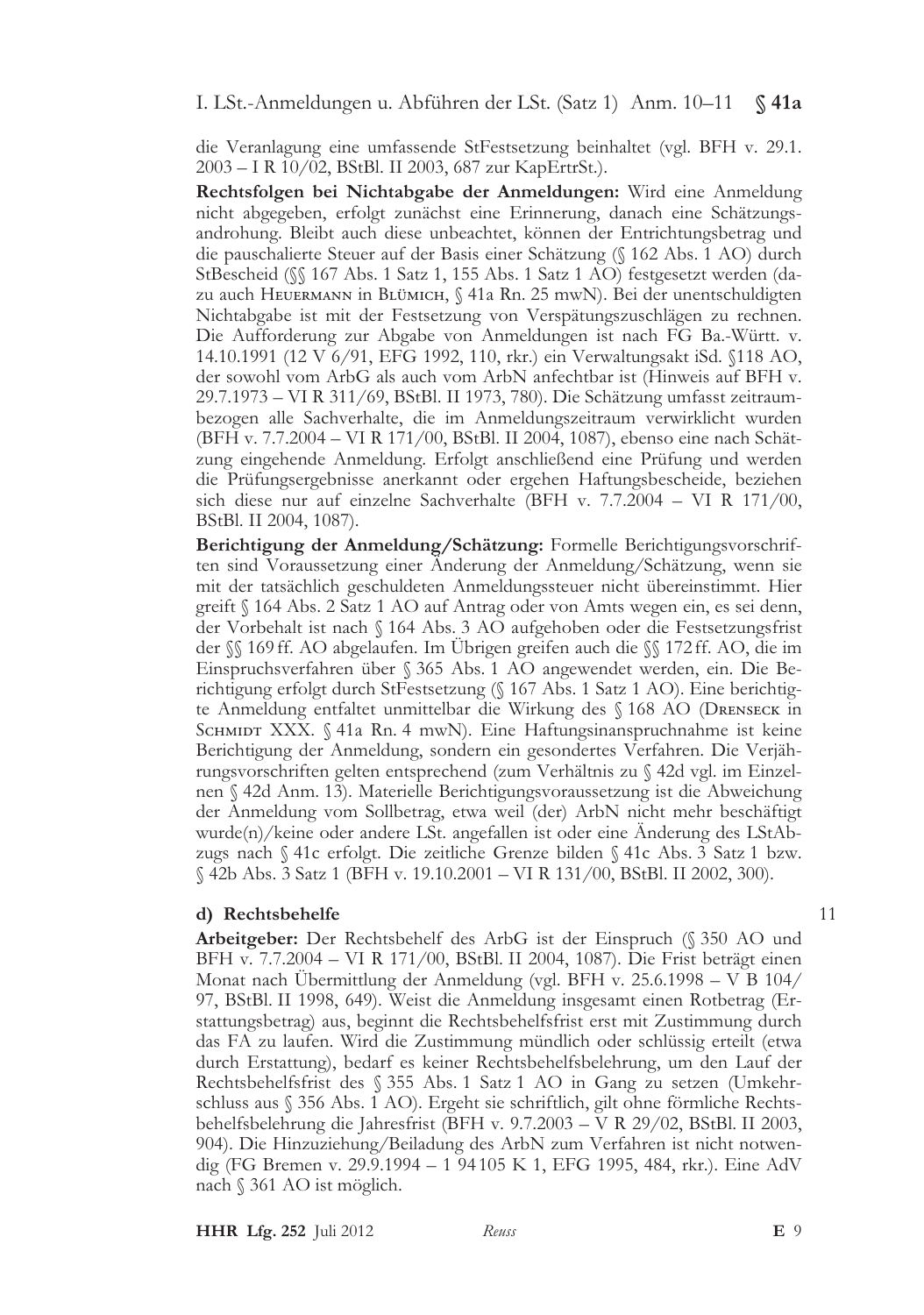## $$41a$  Anm. 11-12

Arbeitnehmer: Ein Anfechtungsrecht des ArbN bejaht BFH v. 12.10.1995(I R 39/95, BStBl. II 1996, 87), soweit er betroffen ist, dh. bezüglich der Frage, ob der ArbG die strittigen Beträge in die StAnmeldung hätte aufnehmen dürfen (vgl. auch BFH v. 24.3.1998 – I R 120/97, BStBl. II 1999, 3 betr. KapEtrSt.), zB ob es sich überhaupt um Arbeitslohn handelt und er hätte besteuert werden dürfen. Der ArbG ist notwendig zum Verfahren hinzuzuziehen/beizuladen (FG München v. 21.2.2001 – 8  $\overline{K}$  3699/98, EFG 2002, 629, rkr.). Es gilt infolge Drittwirkung der Anmeldung die Anfechtungsfrist wie für den ArbG. Nach ESt-Veranlagung oder NV-Bescheid ist das LStAbzugsverfahren abgeschlossen (BFH v. 12.10.1995 - I R 39/95, BStBl. II 1996, 87). Rechtsbehelfsverfahren und Anfechtungsklage erledigen sich (BFH v. 20.7.2005 - VI R 165/01, BStBl. II 2005, 890), eine Fortsetzungsfeststellungsklage ist möglich (BFH v. 20.7.2005 - VI R 165/01, BStBl. II 2005, 890). Eine AdV kann aber nur gegenüber dem ArbG erfolgen (BFH v. 13.8.1997 – I B 30/97, BStBl. II 1997, 700 betr. § 50a).

# 12 2. Abführen von Lohnsteuer (Abs. 1 Satz 1 Nr. 2)

Abzuführen sind die im Lohnsteueranmeldungszeitraum einbehaltene und übernommene Lohnsteuer (= Entrichtungsschuld). Die einbehaltene LSt. würde im Gegensatz zur Nr. 1 den tatsächlichen Steuereinbehalt und weder den einzubehaltenden noch den angemeldeten Betrag umfassen. Den Widerspruch löst die AO, die systembedingt die Erhebung selbst auf die angemeldete LSt. begrenzt. Differenzen zwischen einbehaltener, angemeldeter und einzubehaltender LSt. sind durch StFestsetzung/Haftungsbescheid zu überbrücken. Für die übernommene LSt. der SS 40 ff. gilt Entsprechendes.

Die Abführungspflicht ist eine öffentlich-rechtliche Pflicht des ArbG (Bringschuld, § 224 AO). Bei der Klage des ArbN auf Abführung ist der Finanzrechtsweg nicht gegeben (BFH v. 29.6.1993 – VI B 108/92, BStBl. II 1993, 760). Mit der Übertragung des Einbehalts der LSt. auf den ArbG übernimmt der Fiskus das Risiko für die Ablieferung. Deshalb ist die StAnrechnung beim ArbN mit Ausnahme eines kollusiven Zusammenwirkens mit dem ArbG nicht von deren Abführung abhängig.

Die Steuererhebung erfolgt unmittelbar aus der Anmeldung (BFH v. 17.5.1995 - I B 183/94, BStBl. II 1995, 781; v. 12.10.1995 - I R 39/95, BStBl. II 1996, 87). Bei Rotbeträgen (die Anmeldung führt insgesamt zu einer Steuererstattung [-vergütung]) wird sie erst mit nach außen kundgegebener Zustimmung des FA wirksam (§ 168 Satz 2 AO). Verwaltungstechnisch wird die Zustimmung bei bestimmten Beträgen generell erteilt, ergeht ansonsten bei in Papierform eingereichten Anmeldungen vorab, bei elektronischen Anmeldungen im Nachhinein aufgrund von Prüfhinweisen.

Die Anmeldung ist der Rechtsgrund zum Behaltendürfen der angemeldeten Entrichtungs- und pauschalierten Steuer durch den Fiskus (vgl. BFH v. 19.12.2000 - VI R 69/99, BStBl. II 2001, 353). Eine Rückabwicklung (etwa über § 37 Abs. 2 AO) kann nur zwischen ArbG und Fiskus erfolgen (BFH v. 23.5. 2000 - VII R 3/00, BStBl. II 2000, 581). Der ArbN kann uE aus der Anmeldung keinen eigenen Erstattungsanspruch gegen den Fiskus herleiten (vgl. BFH v. 23.5.2000 - VII R 3/00, BStBl. II 2000, 581), sondern nur eine Rückerstattung an den ArbG verlangen. Bei pauschalierten Steuern wirkt sie unmittelbar gegenüber dem ArbG. Die Berechtigung des ArbG zum Behaltendürfen der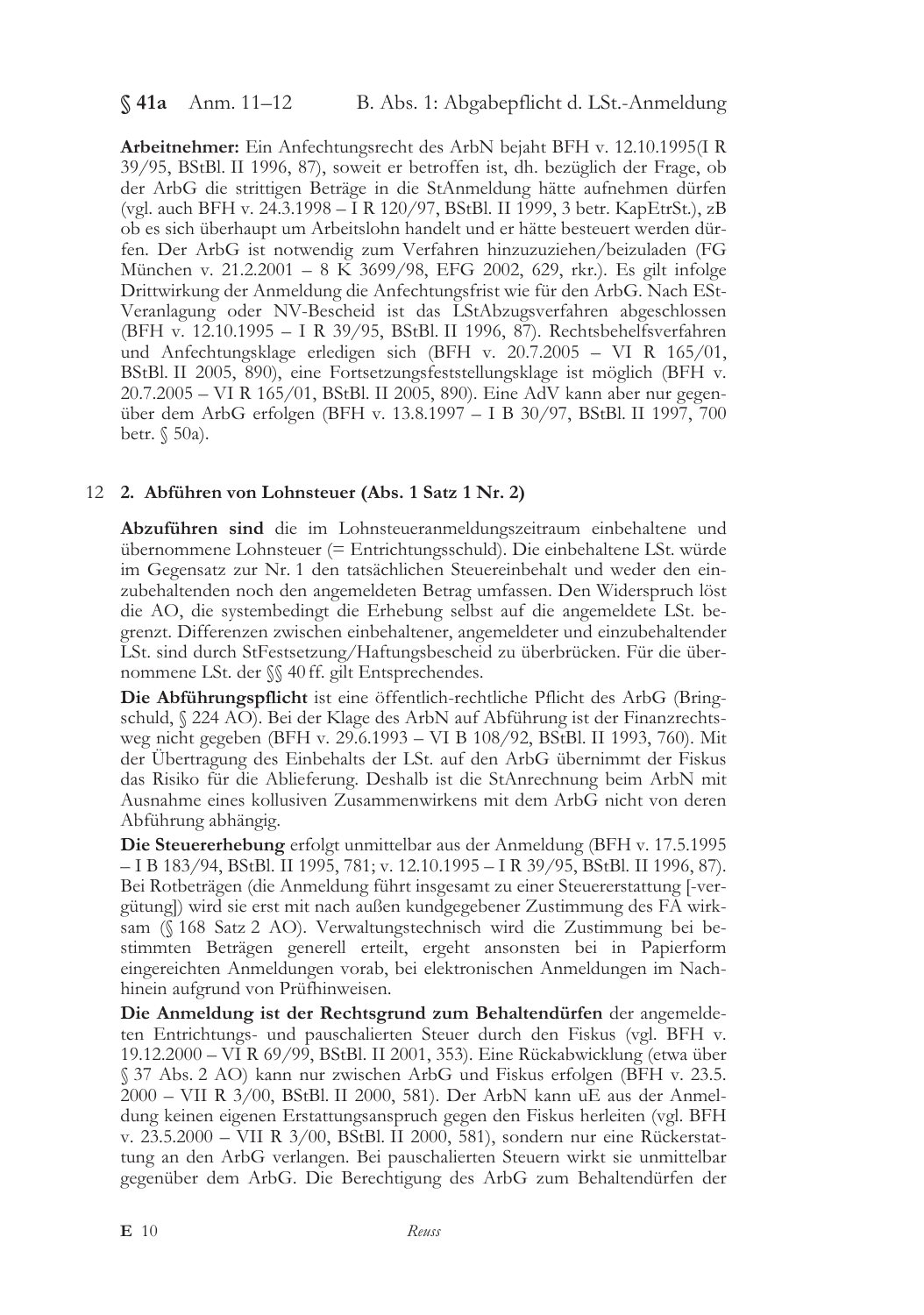II. Form der LSt.-Anmeldung (Satz 2)

Steuer gegenüber dem ArbN ist uE kein Ausfluss der Anmeldung, sondern des Arbeitsverhältnisses und der Verpflichtung/Berechtigung des ArbG zum Steuereinbehalt.

Zahlungspflichtiger ist der ArbG, der sich auch dritter Personen bedienen kann, etwa im Fall der ArbNÜberlassung. "Abführung" ist Tilgung der Anmeldungsschuld, zB durch Zahlung (bar, Banküberweisung oder Übersendung eines Schecks), Verrechnung, Aufrechnung usw. Der Zahlung steht die Anrechnung des BauStAbzugs nach § 48c Abs. 1 gleich.

Fälligkeit: Die Steuer ist mit der Anmeldung innerhalb von zehn Tagen nach Ablauf des Voranmeldungszeitraums zu entrichten (Fälligkeit, § 220 Abs. 1 AO). Wird die Anmeldung später abgegeben, verschiebt sich auch die Fälligkeit auf den Tag der Einreichung (AEAO v. 2.1.2008, BStBl. I 2008, 26, zu § 240 AO Tz. la). Da zwischenzeitlich keine Säumniszuschläge anfallen, kompensiert dies die FinVerw. durch Verspätungszuschläge (§ 152 AO). Die Fälligkeit verschiebt sich auch, wenn der letzte Tag der Zahlungsfrist auf einen Feiertag oder ein Wochenende fällt. Wird nicht rechtzeitig gezahlt, fallen Säumniszuschläge an (§ 240 Abs. 1 Satz 1 AO).

Schonfristen: Nach § 240 Abs. 3 Satz 1 AO wird eine Schonfrist (Absehen von der Erhebung von Säumniszuschlägen) von drei Tagen vom Tag der Fälligkeit an gewährt, es sei denn, die Zahlung erfolgt unter Übersendung von Zahlungsmitteln (Schecks; s. § 240 Abs. 3 Satz 2 AO; BMF v. 27.1.2004, BStBl. I 2004, 173 – Tz. 111.6). Bei Erteilung einer Einzugsermächtigung (Lastschrifteinzug) erfolgt ein zeitnaher Einzug nach Eingang der Anmeldung oder Festsetzung ohne Schonfrist.

Eine Stundung der Entrichtungsschuld nach § 222 Satz 1 und 2 AO ist nicht zulässig, da kein Anspruch aus dem Steuerschuldverhältnis besteht, weil sie in § 37 Abs. 1 AO nicht erwähnt ist (BFH v. 24.3.1998 – I R 120/97, BStBl. II 1999, 3 betr. KapErtrSt.). Zudem liegt in der Abführungspflicht keine besondere Härte, weil der ArbG zumindest an den ArbN hätte zahlen müssen. Aus gleichem Grund scheidet ein Erl. der Entrichtungsschuld nach § 227 AO aus.

Eine Stundung der Steuer des Arbeitnehmers mit der Rechtsfolge, dass der Einbehalt unterbleiben kann, schließt § 222 Satz 3 AO aus (s. auch BFH v. 8.2. 1957 - VI 141/56 S, BStBl. III 1957, 329, und R 41a.2 Satz 3 LStR).

## II. Form der Lohnsteuer-Anmeldung (Abs. 1 Satz 2)

Die LSt.-Anmeldung ist der elektronische Datensatz. Sie ist entsprechend den EDV-Vorgaben abzugeben. Als Grundregel gilt: §§ 3f. StDÜV ermöglichen kommerzielle und eigene Programme zur Ubermittlung (s. auch BMF v. 15.1. 2007, BStBl. I 2007, 95). Angeboten werden deshalb Buchführungsprogramme mit eingearbeiteten Ubermittlungsmöglichkeiten. Hiervon geht auch der Gesetzgeber ausdrückl. aus. Der zwingenden elektronischen Ubermittlung entspricht, dass die FinVerw. im Rahmen des Projekts "ELSTER" die Möglichkeit zum kostenlosen Download unter www.elster.de oder über CD mit anschließendem elektronischen Versand bietet.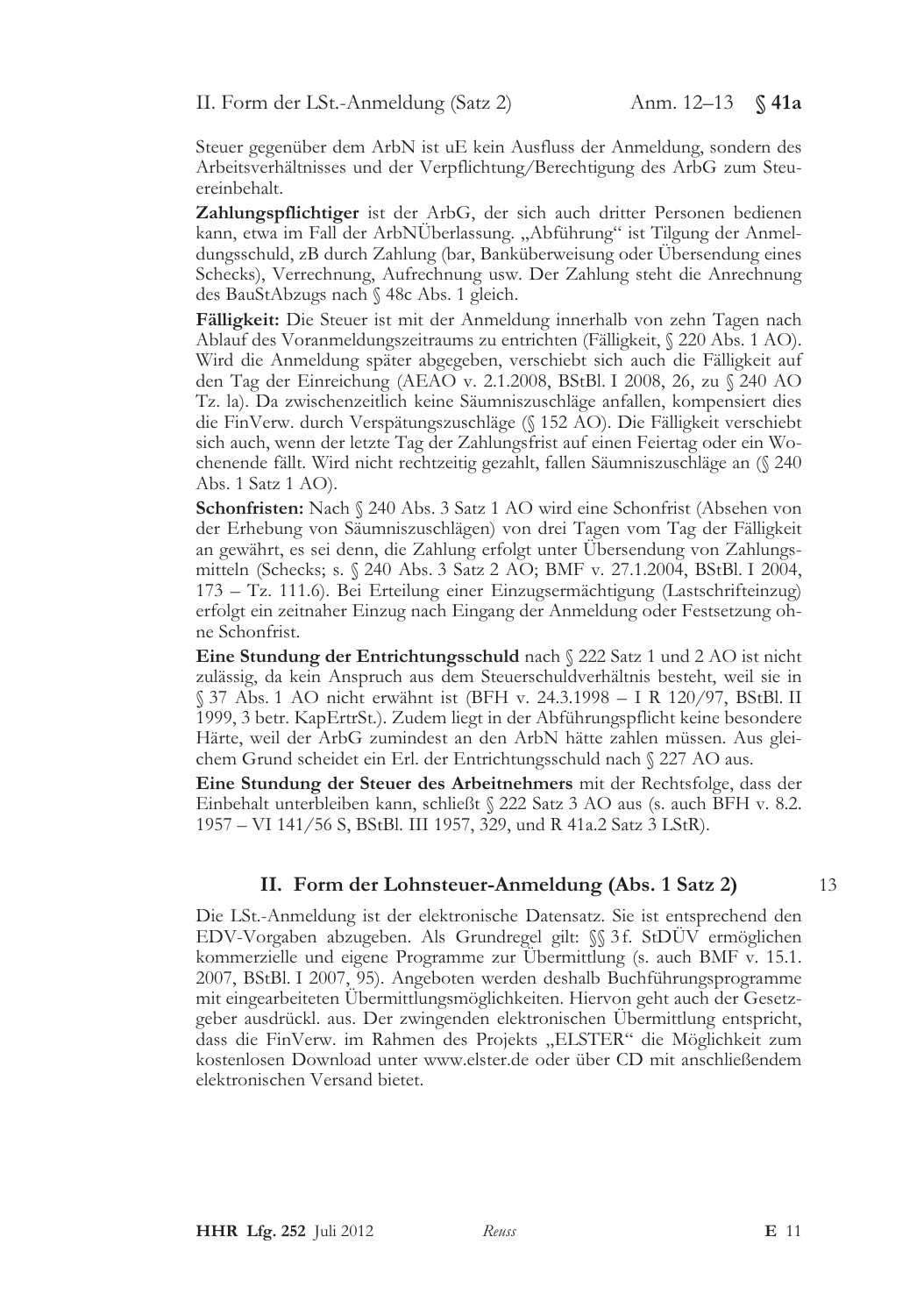$$41a$  Anm. 14-16

#### III. Verzicht auf elektronische Übermittlung der Lohnsteuer- $14$ Anmeldung (Abs. 1 Satz 3)

Die Entsch. über den Befreiungsantrag ist eine Ermessensentscheidung ("kann") über die Zumutbarkeit, die technischen Voraussetzungen zur elektronischen Übermittlung der Daten einzurichten (BMF v. 27.1.2004, BStBl. I 2004, 173 – Tz. 111.6), die die ArbGStelle des FA trifft. In die Beurteilung einzubeziehen sind uE auch die Anzahl der abzugebenden Anmeldungen (Jahres- oder Monatszahler) und der beschäftigten ArbN. Als Verwaltungsakt kann sie mit dem Einspruch angefochten werden. Bei Ablehnung gelten in Papierform eingereichte Anmeldungen als nicht abgegeben.

Ausreichende Gründe sind zu bejahen bei manueller Lohnkontenführung, wenn allein für die Übermittlung der Daten ein PC angeschafft werden müsste (vgl. BMF v. 29.11.2004, BStBl. I 2004, 1135). Auch der bevorstehende Wegfall von ArbN (Abs. 1 Satz 4) und PC-Absturz während des Jahres befreien uE, wenn kurzfristig keine Ersatzlösung möglich ist.

Die Genehmigung erfolgt grds. nur zeitlich begrenzt auf das laufende Jahr (Teilablehnung). Sie bewirkt, dass die Anmeldung in herkömmlicher Form einzureichen ist (Papiervordruck auf amtlichem Formular; für 2012: BStBl. I 2011, 796). Die Anmeldung ist zu unterschreiben.

#### 15 IV. Befreiung von der Pflicht zur Abgabe von Lohnsteuer-Anmeldungen (Abs. 1 Satz 4)

Dem ArbG obliegt das Tätigwerden für die Beendigung des einmal begonnenen LStAbzugsverfahrens, wenn er keine ArbN mehr beschäftigt. Bis dahin hat er zumindest Null-Meldungen abzugeben. Die Abgabepflicht entfällt erst mit der Mitteilung an das zuständige FA. Von sich aus kann das FA nicht freistellen.

> C. Erläuterungen zu Abs. 2: Lohnsteuer-Anmeldungszeiträume

16

# I. Anmeldungszeiträume (Abs. 2 Satz 1 und 2)

Der Kalendermonat (Satz 1) garantiert als grundsätzlicher Ermittlungs- und Abgabezeitraum ein zeitnahes Abführen. Abgabe- und Entrichtungszeitpunkt ist nach Abs. 1 Satz 1 der 10. des Folgemonats.

Anderweitige Anmeldungszeiträume (Satz 2) dienen der Verwaltungs- und Arbeitsvereinfachung, wenn der Aufwand für die Bearbeitung der Anmeldung die angemeldeten LStBeträge überschreitet. Die Abgrenzung erfolgt nach der Höhe der kumulierten Summe der Anmeldungen und Festsetzungen für das Vorjahr und kann sich daher mit Abgabe berichtigter Anmeldungen oder Festsetzungen im Folgejahr ändern. Abzuführende LSt. ist LSt. lt. Zeile 17-19 des LStAnmeldungsvordrucks 2012. Durch abzusetzende Beträge, die keine LSt. sind, wie Bergmannsprämien, Kindergeld, auszuzahlende Zulagen usw., wird sie nicht beeinflusst (BFH v. 17.11.1981 - VI R 39/79, BStBl. II 1982, 223). Haftungsbescheide nach § 42d ändern die Grenze nicht.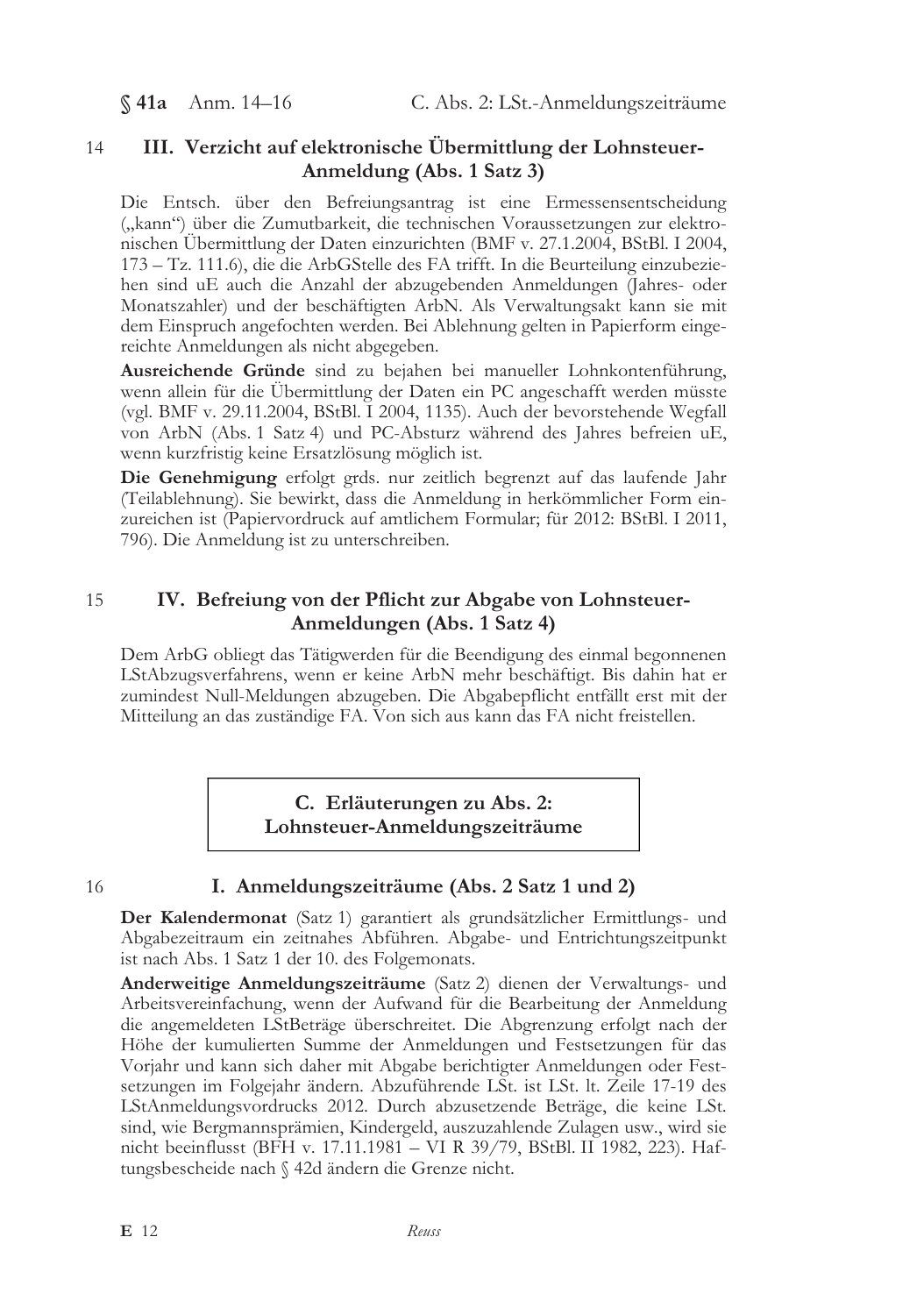D. Abs. 3: Abweichende Finanzkassen

Abgabezeitraum ist das Kalendervierteljahr, wenn die LSt. des Vorjahres nicht mehr als (oder genau) 4000  $\epsilon$  und das Kj., wenn sie nicht mehr als 1000  $\epsilon$  beträgt. Eine Umstellung der Abgabezeiträume erfolgt, sobald die Vorjahressteuer vollständiger Anmeldungen die Grenzen über- oder unterschreitet. Erfolgt die Umstellung innerhalb laufender Abgabezeiträume, etwa bei monatlicher Abgabe im Mai auf Vierteljahre, ist der April zu stornieren, bevor die Anmeldung für das 2. Quartal erfasst werden kann. Der Hinweis zur Umstellung des Anmeldungszeitraums ist kein Verwaltungsakt. Anfechtbar sind nur Folgeverfügungen aus der Umstellung (zB Schätzungen oder Festsetzung von Verspätungszuschlägen wegen Nicht- oder verspäteter Abgabe von Anmeldungen für die neuen Anmeldungszeiträume).

#### II. Eröffnung der Betriebsstätte und Lohnsteuer-Anmeldungs-17 zeitraum (Abs. 2 Satz 3 und 4)

Satz 3: Da es bei der Eröffnung im Vorjahr an einem Ganzjahresbetrag fehlt, wird von der Anmeldungsschuld des im Vorjahr erfüllten Jahresteils auf die Schuld des ganzen Vorjahres geschlossen. Umgerechnet wird nach Anmeldungsmonaten.

Satz 4: Mangels anderer Erkenntnisse entscheidet bei Eröffnung der Betriebsstätte im laufenden Jahr der erste volle Monat über die Höhe der zugrunde zu legenden Steuer. Sie wird durch Multiplizieren mit zwölf auf das Jahr umgerechnet und bleibt so lange bindend, bis nach Satz 3 eine Neuberechnung erfolgt bzw. ein Ganzjahresbetrag vorliegt. Die FinVerw. übernimmt die Angaben aus der Gewerbeanmeldung.

# D. Erläuterungen zu Abs. 3: Abweichende Finanzkassen und Lohnsteuer-Anmeldungszeiträume

# I. Abweichende Finanzkasse (Abs. 3 Satz 1)

Da die öffentliche Hand ihre Bediensteten von zentralen Besoldungsstellen aus besoldet, passt der normale Betriebsstättenbegriff nicht. Sie können die Anmeldung beim BetriebsstättenFA der Zentralstelle einreichen, ähnlich auch die Konzerne der Privatwirtschaft. Die zuständige oberste FinBeh. bestimmt sich nach Landesrecht, ebenso der ihrem Ermessen unterliegende Organisationsakt. "Andere öffentliche Kasse" kann jede Kasse sein, auch wenn sie den FinBeh. nicht angegliedert ist.

# II. Abweichende Lohnsteuer-Anmeldungszeiträume  $(Abs. 3 Satz 2)$

Die Vorverlegung des Abgabezeitpunkts für Anmeldungen beugt einer Gefährdung des staatlichen StAnspruchs vor (etwa bei Begr. einer Betriebsstätte von Steuerausländern im Inland mit nur einem Auftrag). Zuständig für die Anordnung sind das FA oder die öffentliche Kasse, bei dem oder der die LSt-Anmel-

**HHR Lfg. 252** Juli 2012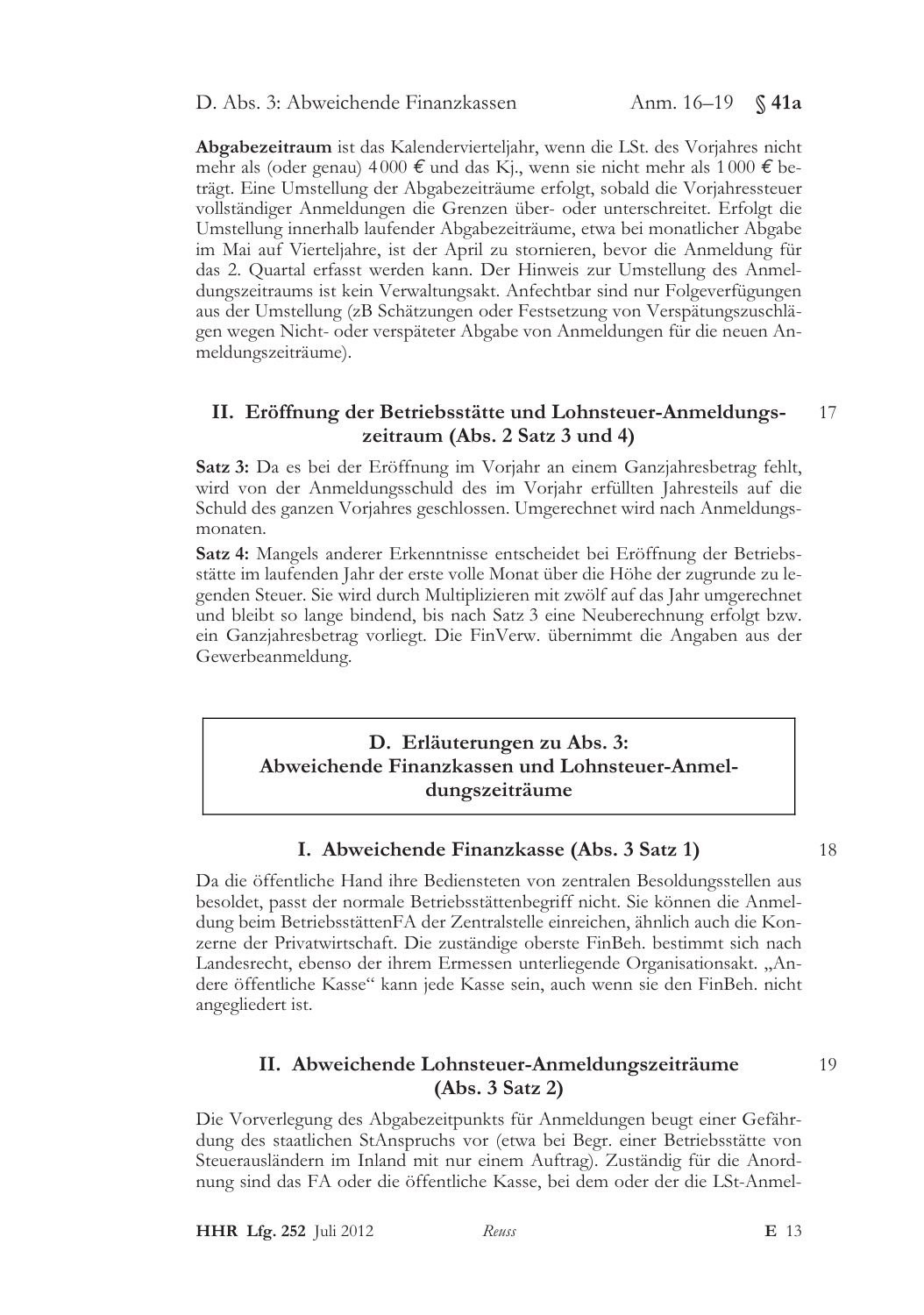§ 41a Anm. 19-20

dungen einzureichen sind. Die kumuliert erforderliche Anordnung von vorzeitiger Anmeldung und Abführung erfolgt durch Ermessensentscheidung (Verwaltungsakt iSd.  $\%$  130 ff. AO, kein Steuerverwaltungsakt iSd.  $\%$  150 ff. AO). Rechtsfolge ist die Verpflichtung zur vorzeitigen Anmeldung, jedoch nicht vor Steuerentstehung bzw. Übernahme bei pauschalen Steuern. Als ein Weniger zur (vorzeitigen) Abgabe der Anmeldung ist die Anordnung einer Sicherheitsleistung möglich.

# E. Erläuterungen zu Abs. 4: Betreiber von Handelsschiffen

Schrifttum: VOSS/UNBESCHEID, Einbehaltung der Lohnsteuer nach dem Seeschiffahrtsanpassungsgesetz, DB 1998, 2341; GLOCKAUER, Das Seeschiffahrtsanpassungsgesetz - Rettungsanker für die deutsche Handelsschifffahrt?, TranspR 2004, 45.

Verwaltungsanweisung: BMF v. 18.6.1999, DStR 1999, 1230.

### 20

# I. Voraussetzungen und Rechtsfolgen von Abs. 4

Die Vorschrift subventioniert durch den Lohnkostenbeitrag Arbeitsplätze für deutsche Seeleute, wobei grundsätzliche Bedenken gegen deren Wirksamkeit bestehen, weil der internationale Wettbewerb fortbesteht.

Die Subventions-Grundnorm (Satz 1) begünstigt vornehmlich Reedereien mit Sitz in den nördlichen Küstenstädten. Eigene Handelsschiffe müssen in einem inländ. Schiffsregister eingetragen sein und im Eigentum einer inländ. Reederei stehen. Gechartert sind solche Schiffe, die zwar einem ausländ. Anteilseigner gehören oder in einem ausländ. Schiffsregister eingetragen sind, die jedoch von einer inländ. Reederei betrieben (in eigener Regie gefahren) werden. ArbG iSd. § 41a Abs. 4 sind solche iSd. § 38 Abs. 3 (dazu im Einzelnen BFH v. 13.7. 2011 - VI R 84/10, BStBl. II 2011, 986). Begünstigt sind nur die ArbLöhne inländ. ArbN mit einem zusammenhängenden Arbeitsverhältnis von mehr als 183 Tagen (DBA). Inländ. ArbN sind nur unbeschr. stpfl. ArbN. Zusammenhängende ArbVerhältnisse liegen nur vor, wenn sie weder befristet sind noch in sonstiger Weise (zB durch zeitweises Ruhen) unterbrochen werden, wobei die tatsächliche Beschäftigung entscheidet, nicht der Inhalt der Heuerscheine. Eine Beschäftigung auf einem anderen Schiff unterbricht (BFH v. 13.7.2011 - VI R 84/10, BStBl. II 2011, 986; Nds. FG v. 18.3.2004 - 11 K 38/03, EFG 2004, 1456, rkr.). Der (willkürlich gewählte) Abzug beträgt 40 % vom Gesamtbetrag der anzumeldenden und abzuführenden LSt., die nicht immer dem Inhalt der Anmeldung entsprechen muss. Auch Haftungsbeträge führen zur Kürzung. Zum Gesamtbetrag der LSt. gehört auch die pauschalierte Steuer.

Subventionsgegenstand (Satz 2) sind nur solche Handelsschiffe, die dem Inland zuzurechnen sind und die den Verkehr zum Ausland sicherstellen. Im Inland belegene Freihäfen sind keine ausländ. Häfen.

Subventionsgründe des Bergens usw. im Ausland (Satz 3) betreffen die Entwicklung leistungsfähiger Bergungsfahrzeuge, das Aufsuchen von Bodenschätzen und die Vermessung von Energielagerstätten. Begünstigt werden des-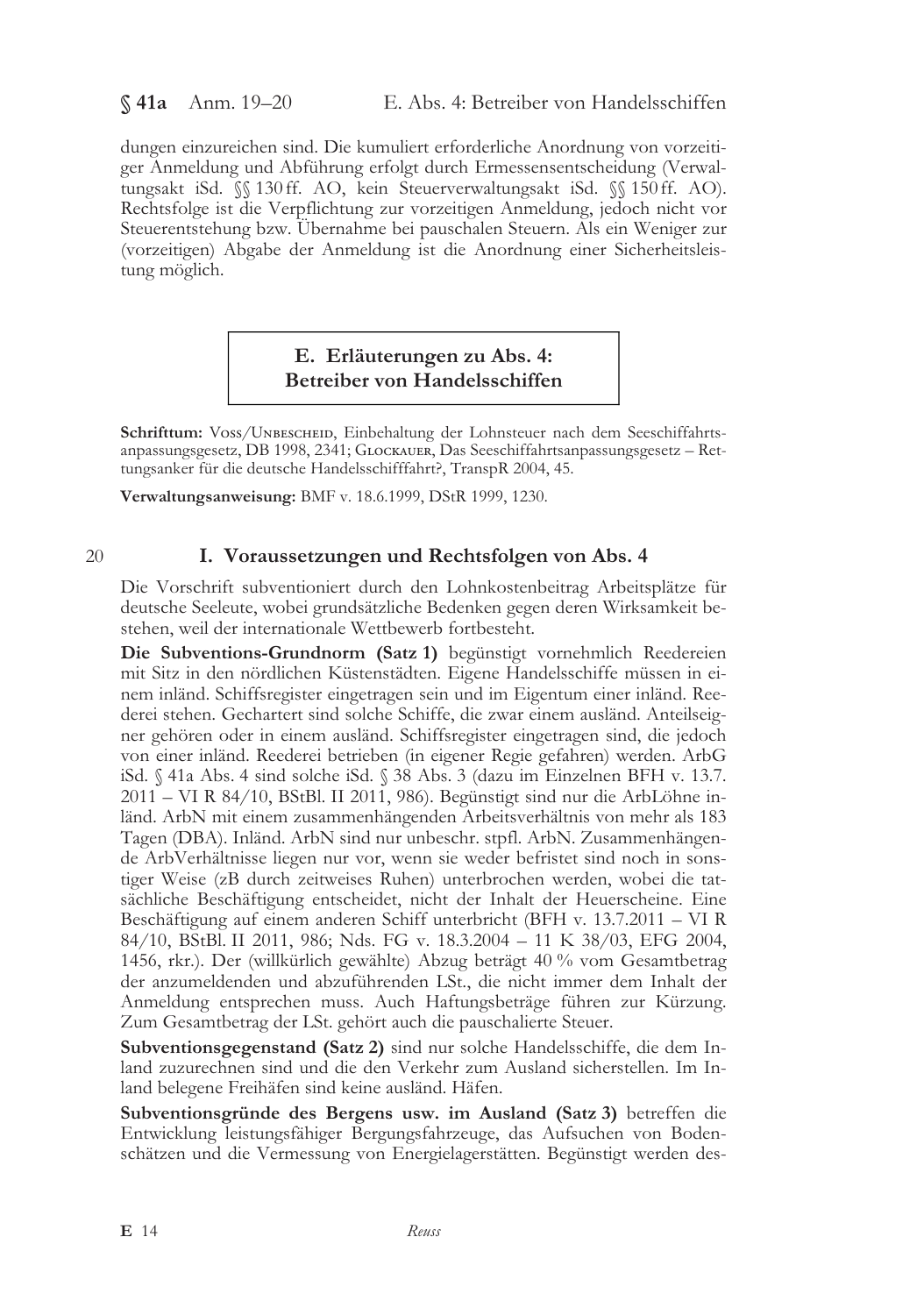## II. Verfassungsmäßigkeit

halb auch Seeschiffe, die im Wj. überwiegend außerhalb der deutschen Hoheitsgewässer eingesetzt werden.

Die Missbrauchsklausel (Satz 4) verhindert überhöhte Abzugsbeträge durch willkürliche Wahl der StKlassen V und VI und schreibt zwingend als Bemessungsgrundlage die StKlasse I vor.

#### II. Verfassungsmäßigkeit und Vereinbarkeit mit Unionsrecht 21

Nach dem Nds. FG v. 18.3.2004 (11 K 38/03, EFG 2004, 1456, rkr.) verstößt Abs. 4 nicht gegen den Gleichheitssatz (Bezug auf BFH v. 17.2.1995 - VI R 51/94, BStBl. II 1995, 392). Das ist uE problematisch, weil Reeder gegenüber anderen Transportunternehmern begünstigt werden (krit. dazu auch DRENSECK in SCHMIDT XXX. § 41a Rn. 10). Zur Verfassungsmäßigkeit hat sich der BFH in seinem Urt. v. 13.7.2011 - VI R 84/10 (BStBl. II 2011, 986) nicht geäußert. Die EU-Kommission hat gem. Art. 92ff. EGV die Genehmigung erteilt (BGBl. I 1998, 4023).